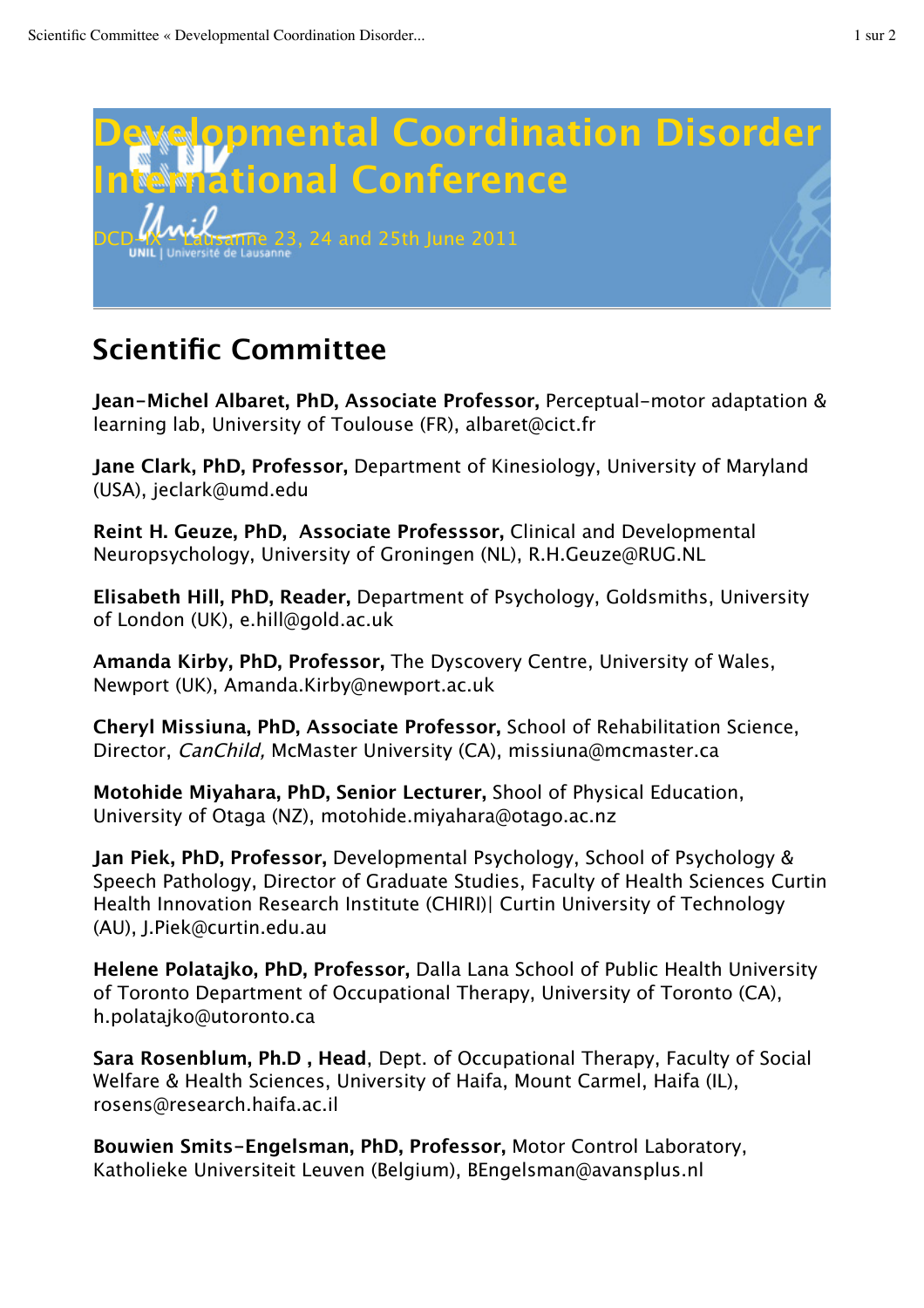**Michael Wade, PhD, Professor,** School of Kinesiology, University of Minnesota, Minneapolis ,MN (USA), mwade@umn.edu

**Peter Wilson, PhD, Associate professor,** Discipline of Psychology, School of Health Sciences, College of Science, Engineering & Health RMIT University, Melbourne Victoria (AU), peter.h.wilson@rmit.edu.au

**Sheng Wu, PhD, Professor,** Institute of Sport Performance, National Taiwan College of Physical Education (TAIWAN), skwu@ntcpe.edu.tw

**Dr. Stefania Zoia, Professor,** Kinematic Laboratory, Child Neurology and Psychiatry Department Institute for Maternal and Child Health IRCCS Burlo, Department of Pediatrics, University of Trieste (IT), zoia@burlo.trieste.it